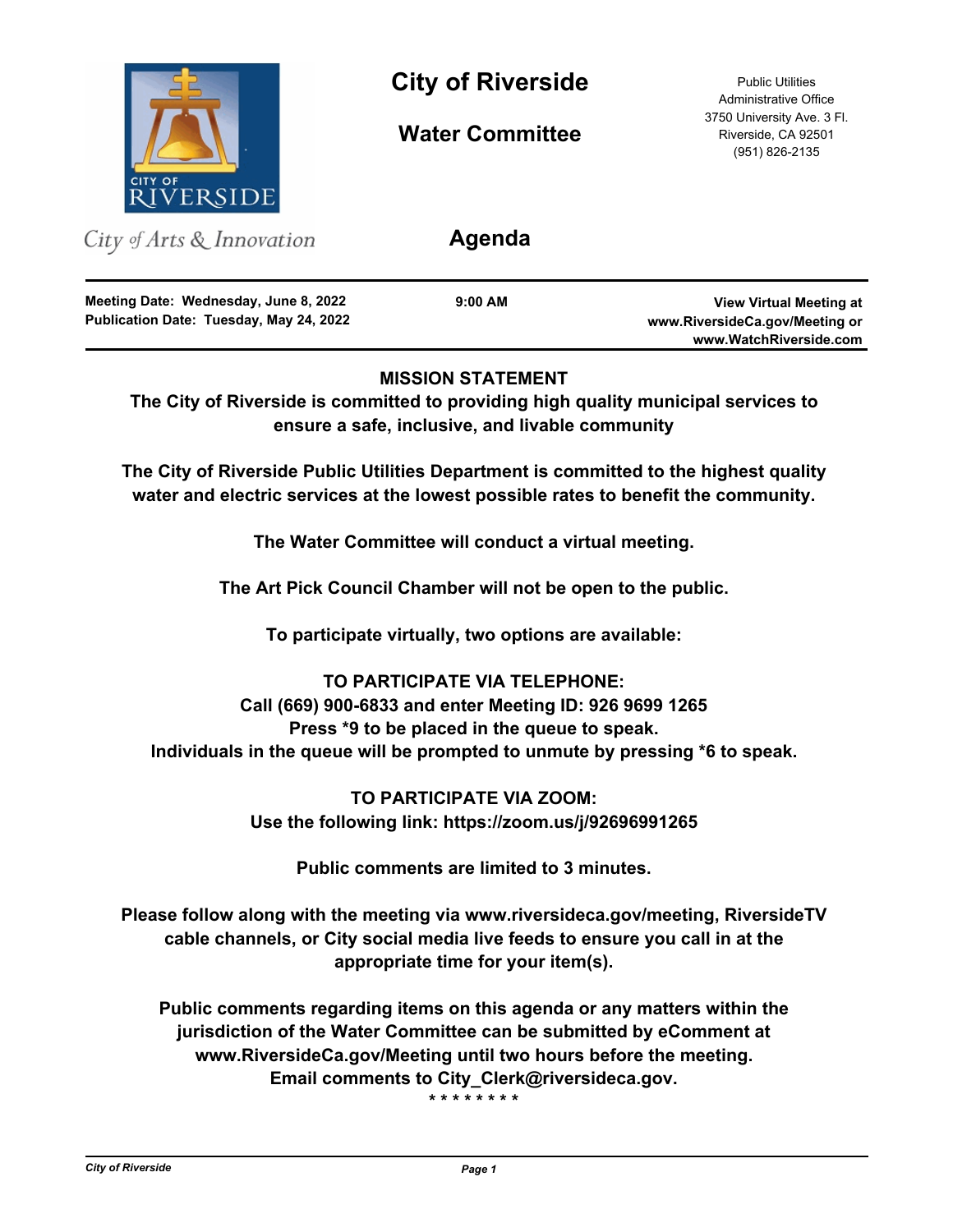**Pursuant to the City Council Meeting Rules adopted by Resolution No. 23618, members of all Boards and Commissions and the public are reminded that they must preserve order and decorum throughout the meeting. In that regard, members of all Boards and Commissions, as well as the public participants are advised that any delay or disruption in the proceedings or a refusal to obey the orders of the City Council, Boards and commissions, or their presiding officer constitutes a violation of these rules.**

**The City of Riverside is committed to fostering a respectful workplace that requires all employees and external stakeholders to embrace a culture of transparency and inclusivity. This includes acceptable behavior from everyone; a workplace that provides dignity, respect, and civility to our employees, customers, and the public they serve. City meetings should be a place where all members of our community feel safe and comfortable to participate. While there could be a high level of emotion associated with topics on this agenda, the City would like to set the expectation that all members of the public use language appropriate to a collaborative, professional, and respectful public environment.**

**The City is resolute in its commitment to eliminate any form of harassment, discrimination, or retaliation in the workplace. The City maintains a zero-tolerance policy for harassment, discrimination, and retaliation in compliance with new harassment and discrimination laws. \* \* \* \* \* \* \* \***

*The City of Riverside wishes to make all of its public meetings accessible to the public. Upon request, this agenda will be made available in appropriate alternative formats to persons with disabilities, as required by 42 U.S.C. §12132 of the Americans with Disabilities Act of 1990. Any person with a disability who requires a modification or*  accommodation in order to participate in a meeting should direct such request to the *City's ADA Coordinator at 951-826-5427 at least 72 hours before the meeting, if possible. TTY users call 7-1-1 for telecommunications relay services (TRS).*

*Agenda related writings or documents provided to the Committee are available at www.RiversideCa.gov/Meeting.*

*PLEASE NOTE--The numerical order of items on this agenda is for convenience of reference. Items may be taken out of order upon request of the Members of the Committee.*

# **9 A.M.**

CHAIR CALLS MEETING TO ORDER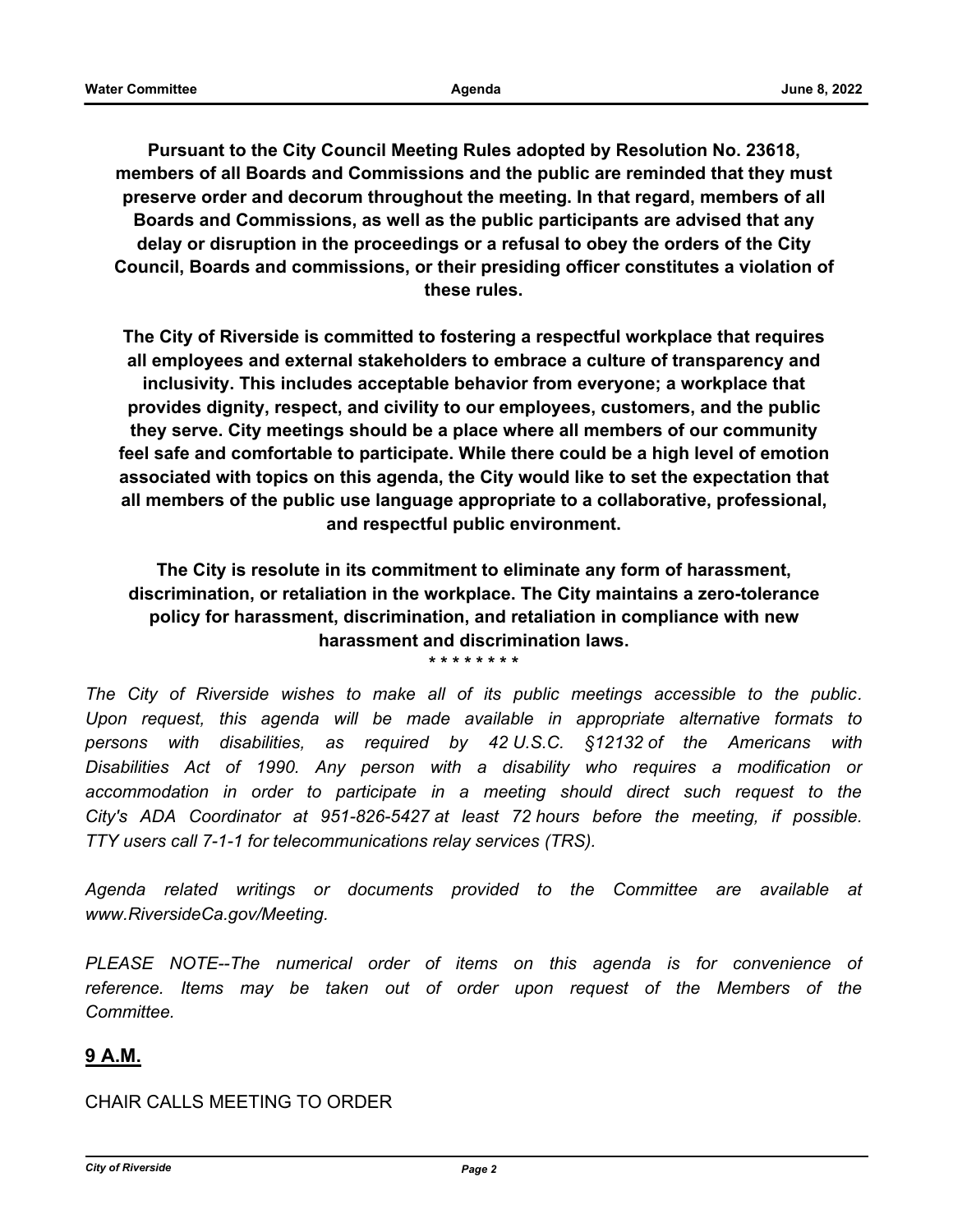## PLEDGE OF ALLEGIANCE TO THE FLAG

ROLL

### PUBLIC COMMENT

#### *Audience participation is encouraged. Public comments are limited to 3 minutes.*

1 To comment on any matters within the jurisdiction of the Water Committee, you are invited to participate via telephone at (669) 900-6833 and enter Meeting ID: 926 9699 1265. Press \*9 to be placed in the queue to speak. Individuals in the queue will be prompted to unmute by pressing \*6 when you are ready to speak.

To participate via ZOOM, use the following link: https://zoom.us/j/92696991265. Select the "raise hand" function to request to speak. An on-screen message will prompt you to "unmute" and speak.

### CONSENT CALENDAR

*All matters listed under the CONSENT CALENDAR are considered routine by the Water Committee and may be enacted by one motion in the form listed below. There will be no separate discussion of these items unless, before the Water Committee votes on the motion to adopt, Members of the Water Committee or staff request specific items be removed from the Consent Calendar for separate action. Removed consent items will be discussed immediately after adoption of the balance of the Consent Calendar.*

2 Minutes of May 11, 2022

#### *Attachments:* [Minutes](http://riversideca.legistar.com/gateway.aspx?M=F&ID=86f2b0c1-7717-4f1d-b8ce-14f2e1d00f2d.pdf)

- 3 Excuse absence of Committee Chair Deborah Cherney from May 11, 2022, meeting
- *Attachments:* [Report](http://riversideca.legistar.com/gateway.aspx?M=F&ID=97dcb586-3716-4b04-bc58-85b83720b70a.docx)

#### DISCUSSION CALENDAR

*This portion of the Water Committee Agenda is for all matters where staff and public participation is anticipated. Individual audience participation is limited to 3 minutes.*

4 Public water system presentation - Public Health Goals (PHG) as required under California Health and Safety Code Section 116470(c)

**[Report](http://riversideca.legistar.com/gateway.aspx?M=F&ID=d06cf25d-13b6-4edc-8e8f-94b9d2ffc0c3.docx)** *Attachments:*

> [PHG Report](http://riversideca.legistar.com/gateway.aspx?M=F&ID=1c983d44-6161-4476-8006-73ab714b3d16.pdf) **[Presentation](http://riversideca.legistar.com/gateway.aspx?M=F&ID=9b029a0c-b244-436c-a397-6bb0dd1fb7e1.pdf)**